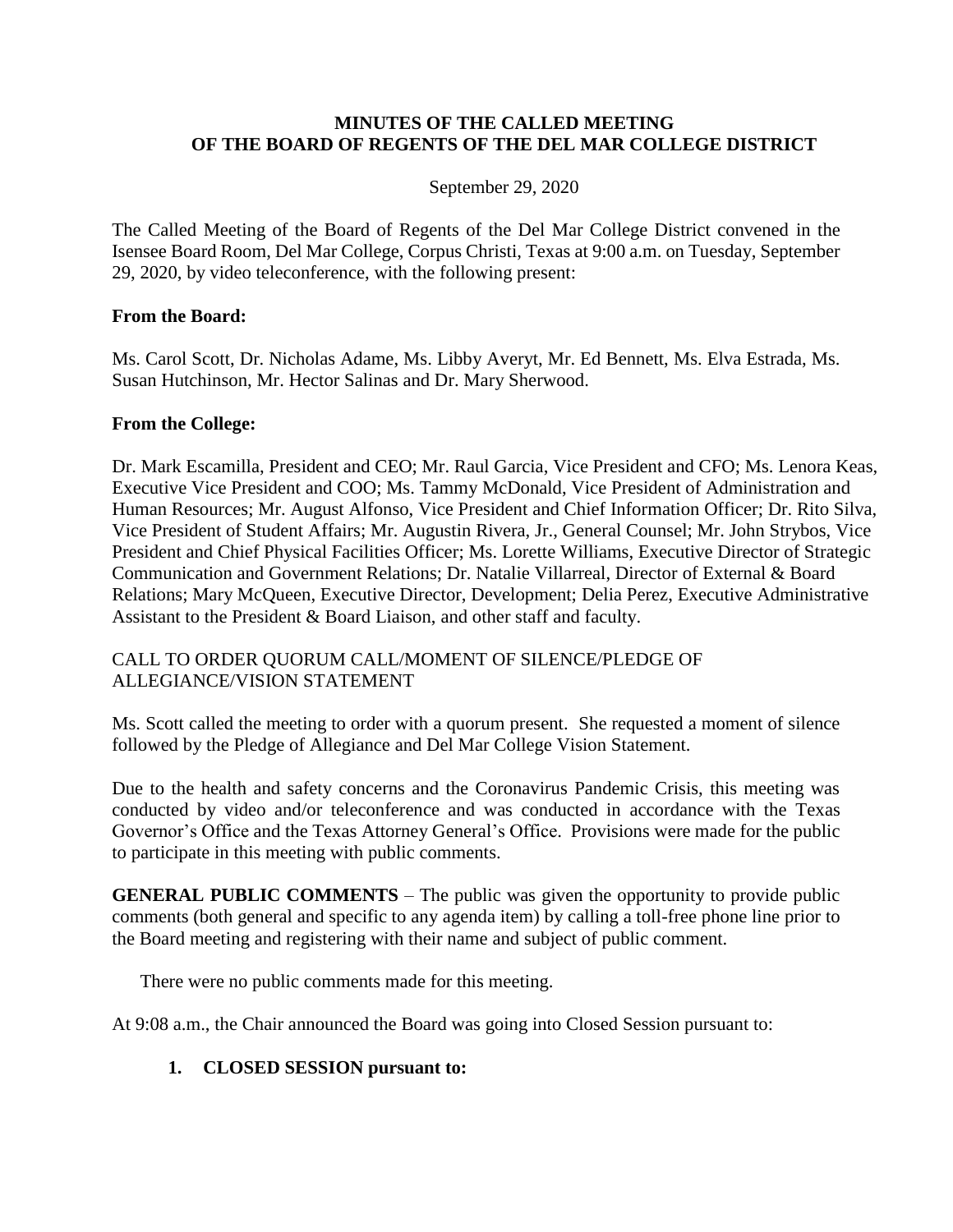- A. **TEX. GOV'T CODE § 551.071**: (Consultation with legal counsel), regarding pending or contemplated litigation, or a settlement offer; and, the seeking of legal advice from counsel, with possible discussion and action in open session; and,
- B. **TEX. GOV'T. CODE § 551.074(a)(1)** (Personnel Matters), regarding the appointment, employment, evaluation, reassignment, duties, discipline, or dismissal of a public officer or employee; including Appointment to fill District 1 Regent Vacancy, with possible discussion and action in open session.

The Board reconvened in Open Session at 9:16 a.m.

There was no action taken in this Closed Session.

ITEMS FOR DISCUSSION AND POSSIBLE ACTION:

**2. Discussion and possible action relating to Appointment to fill District 1 Regent Vacancy including Applicant Interviews ………………………..Ms. Carol Scott** *(Goal 5: Workforce Development, Community Partnerships, and Advocacy)*

The applicants were allowed an opportunity to make a brief opening statement to introduce themselves and were then asked the following questions:

- 1. What makes Del Mar College's Mission powerful for you?
- 2. What is a Regent's role in a Community College and how would you carry out that role?
- 3. What do you believe you would bring to the Board of Regents that makes you unique and best qualified to serve?

The candidates were asked additional questions by individual Board Members and provided an opportunity to give a closing statement.

\_\_\_\_\_\_\_\_\_\_\_\_\_\_\_\_\_\_\_\_\_\_\_\_\_\_\_\_\_\_\_\_\_\_\_\_\_\_\_\_\_\_\_\_\_\_\_\_\_\_\_\_\_\_\_\_\_\_\_\_\_\_\_\_\_\_\_\_\_\_\_\_\_\_\_\_\_\_\_\_\_\_\_\_

At 10:14 a.m., the Chair announced the Board was going into Closed Session pursuant to:

# **3. CLOSED SESSION pursuant to:**

- A. **TEX. GOV'T CODE § 551.071**: (Consultation with legal counsel), regarding pending or contemplated litigation, or a settlement offer; and, the seeking of legal advice from counsel, with possible discussion and action in open session; and,
- B. **TEX. GOV'T. CODE § 551.074(a)(1)** (Personnel Matters), regarding the appointment, employment, evaluation, reassignment, duties, discipline, or dismissal of a public officer or employee; including Appointment to fill District 1 Regent Vacancy, with possible discussion and action in open session.

The Board reconvened in Open Session at 11:29 a.m.